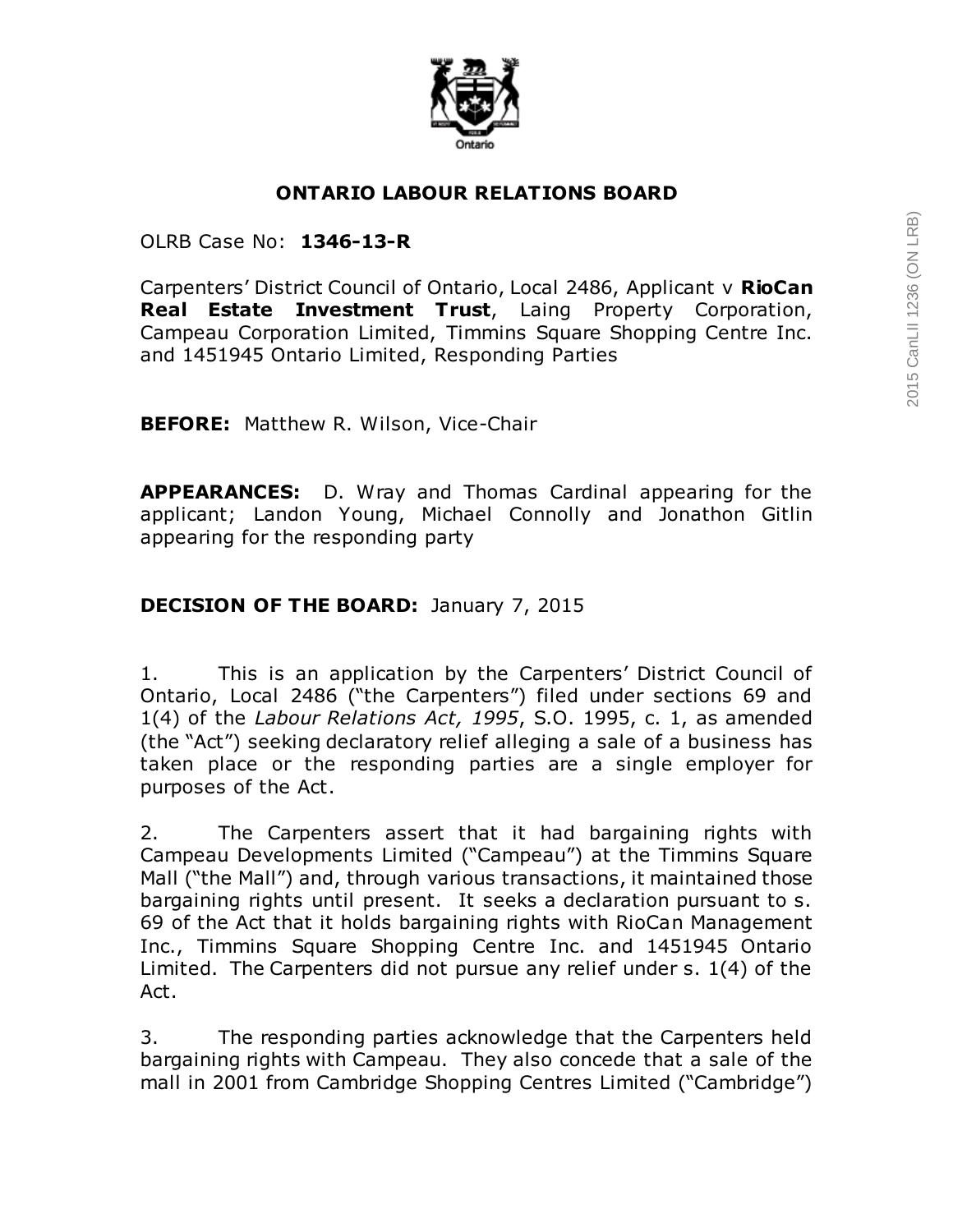to 1451945 Ontario Limited constituted a sale of business within the meaning of the Act. However, the responding parties take the position that the applicant abandoned its bargaining rights. They point to two periods where they say the bargaining rights were abandoned. First, they assert that the Carpenters' bargaining rights were abandoned prior to the legislative amendments in 1980. Second, if the Carpenters' bargaining rights survived, it is asserted that they were abandoned in 2005-2006 when a significant amount of construction work was performed on the mall and the Carpenters did not take any action to protect their bargaining rights.

4. The only issue is whether the Carpenters abandoned their bargaining rights prior to 1980, or, in the alternative, in 2005-2006.

## **BACKGROUND**

5. There was no dispute about the corporate history of the Timmins Square Mall. In 1977, Campeau purchased 50% ownership in the mall with the other 50% owned by Uraeus Investments Limited ("Ureaus"). In 1982, Ureaus sold its ownership to Campeau who then sold the mall to Laing Property Corporation Limited in 1990. In 2000, the mall was sold to Cambridge Shopping Centres Limited ("Cambridge"). In 2001, the mall was sold to 1451945 Ontario Limited which is a company held by RioCan Real Estate Investment Trust ("RioCan") through a limited partnership. It then sold a 70% interest in the mall in 2003 to 3679462 Canada Inc., which was a subsidiary of CIBC Bank. In 2005, 3679462 Canada Inc. sold its interest to Montez (Timmins) Inc. who then sold its interest to Timmins Square Shopping Centre Inc.

6. The corporate structure of the two owners of Timmins Square mall at the time the application was filed - 1451945 Ontario Limited (30%) and Timmins Square Shopping Centre Inc. (70%) - requires a brief explanation. The corporate entities are at arms' length. Timmins Square Shopping Centre Inc. is a privately owned company and is best described as a passive owner. RioCan operates the mall through RioCan Management Inc. and invoices Timmins Square Shopping Centre Inc. for its services. Throughout this decision, I will refer to these entities as the responding parties.

7. In 2005, there was a substantial amount of construction work performed on the mall at an approximate cost of \$5 million. The work, which took about one year to complete, was visible to the public as it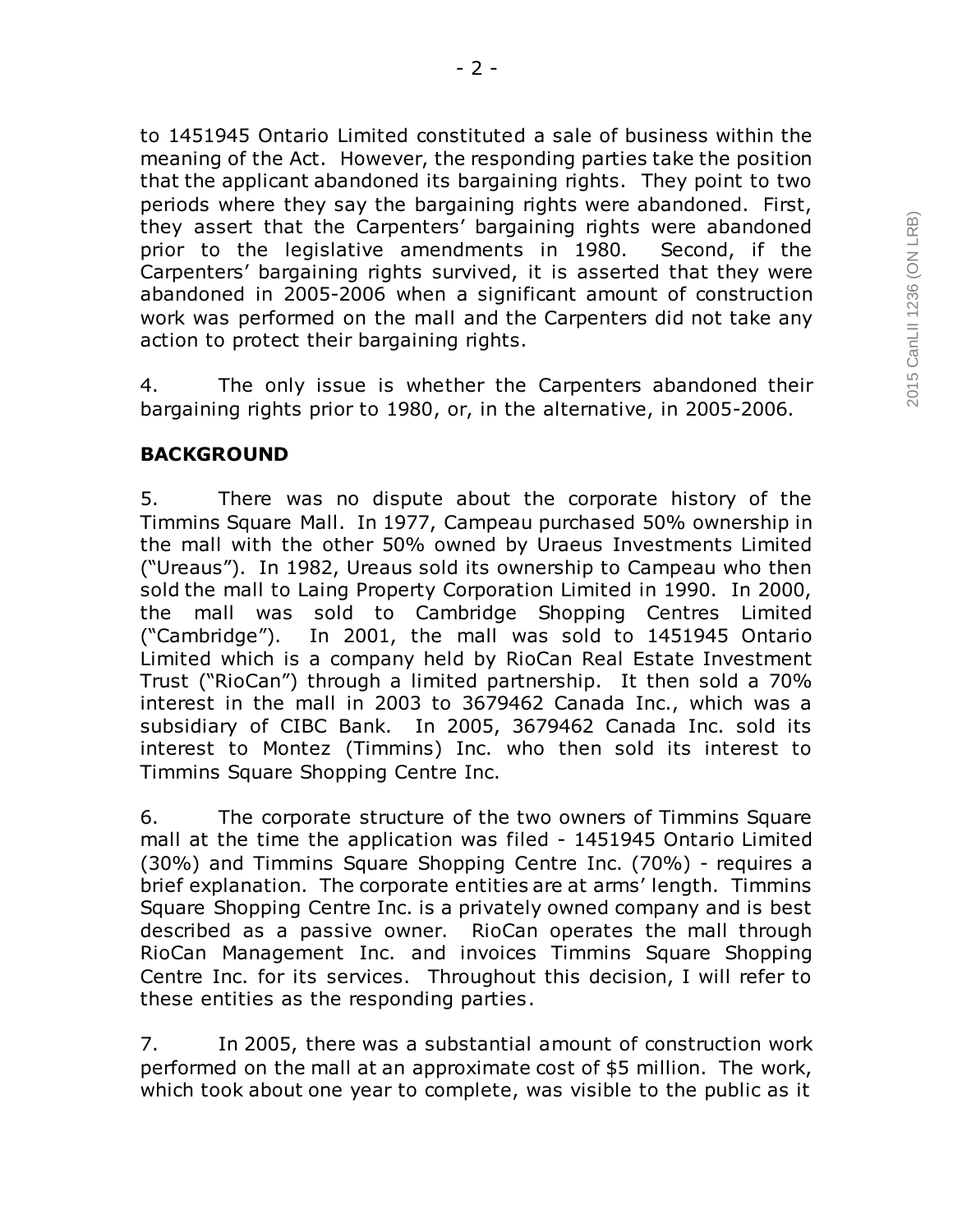involved construction on the exterior and interior of the mall. Much of the evidence called by the parties dealt with the details of this work.

## **THE EVIDENCE**

8. I heard testimony from Mr. Michael Connelly, Senior Vice President of Construction for RioCan and Mr. Tom Cardinal, President of the Carpenters District Council and Manager of Northern Area.

### **Pre-1980**

9. It was not disputed that the Carpenters obtained bargaining rights with Campeau at some point prior to 1980. I reviewed voluntary recognition agreements between Campeau and the Carpenters Local 397 in Oshawa dated April 7, 1970 and for Carpenters Local 249 in Kingston dated June 15, 1971. I reviewed a certificate issued by the Board certifying the Carpenters as the bargaining agent for all carpenters and carpenters' apprentices in the employ of Campeau in Toronto dated June 27, 1972. I also reviewed an accreditation order for the General Contractors' Section of the Toronto Construction Association and the Carpenters District Council of Toronto and Vicinity on Behalf of Locals 27, 666, 681, 1133, 1747, 1963, 3227, 3233 of the United Brotherhood of Carpenters and Joiners of America and Heavy Construction Association of Toronto dated April 18, 1973.

10. When the Timmins Square Mall opened in 1976 or 1977, Campeau (the owner of the mall at the time) was not bound by the Carpenters' collective agreement in that Board Area. The Act was amended effective May 1, 1980, to extend existing bargaining rights on a province-wide basis. The implications of these amendments have been described by the Board in numerous decisions and I do not need to describe them any further (see for example *Inducon Construction (Northern) Inc.*, [1982] OLRB Rep. Mar. 390*; Marineland*, *infra*). Suffice it to say that if the Carpenters did not abandon their bargaining rights prior to 1980, the impact of the legislative amendments was to expand the Carpenters' bargaining rights with Campeau on a provincewide basis.

11. There was no evidence of any remittances made by Campeau to the Carpenters at any time. There was no evidence that the collective agreements in Kingston or Oshawa were renewed or of any other union activity. It is equally important to point out that there was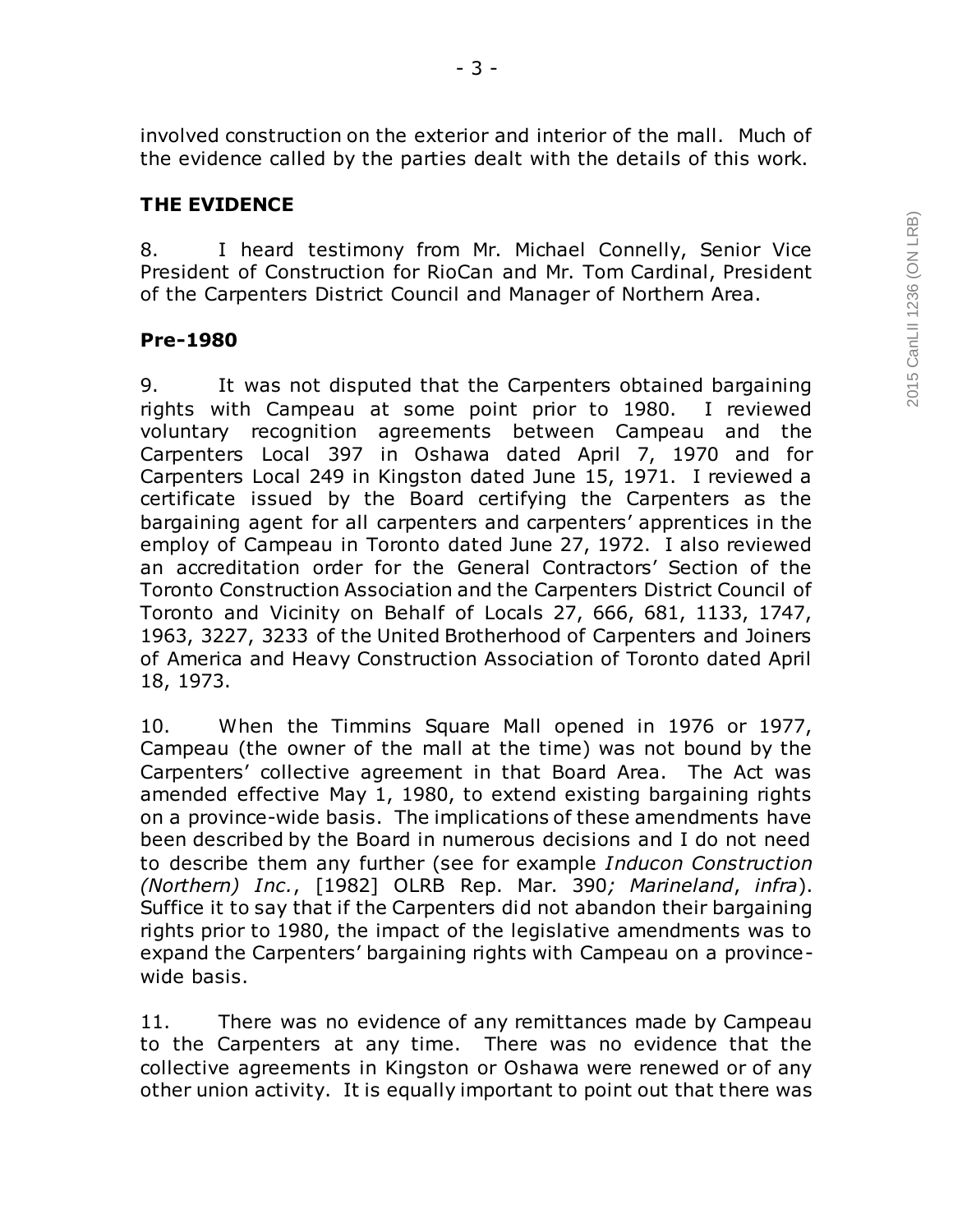12. There was no evidence of any activity until the 2005-2006 construction work.

otherwise be performed by members of the Carpenters.

# **The 2005-2006 Construction Work**

13. Mr. Connelly testified that prior to the 2005-2006 major construction work at the mall, RioCan had done some minor carpentry work that involved repairs and some work performed for tenants. He referred to it as landlord's work and said such work may be visible to the public. However, I did not hear any evidence about the specific details of such work or when or where the work was visible to the public.

14. Mr. Connelly testified that the only major construction work on the mall since the purchase in 2001 was done in 2005-2006. This work was reviewed in detail. It was undisputed that this work would have been visible to the public.

15. There were three main contractors responsible for the work on the mall, who, in turn, subcontracted out much of the work. I received copies of purchase orders for various subcontractors as well as the Job Cost Report prepared by Tribury Construction. Some of the work was performed by non-union contractors. It is not necessary for me to determine whether the non-union work was carpentry work (that might otherwise be covered by the Carpenters' collective agreement), since the majority of the carpentry work was performed by sub-contractors bound to the Carpenters' collective agreement who used the Carpenters' members.

16. To replace the roof over the Sears location, RioCan contracted with Blanchfield. In turn, Blanchfield subcontracted the parapet work to Prosperi who is bound by the Carpenters' collective agreement and used its members to perform the work.

17. RioCan also contracted with Tribury Construction for the work in the old Sears store. Tribury subcontracted the work to Lazer Precision and Leo Alarie and Sons Ltd. who were both bound by the Carpenters collective agreement and used its members for the work.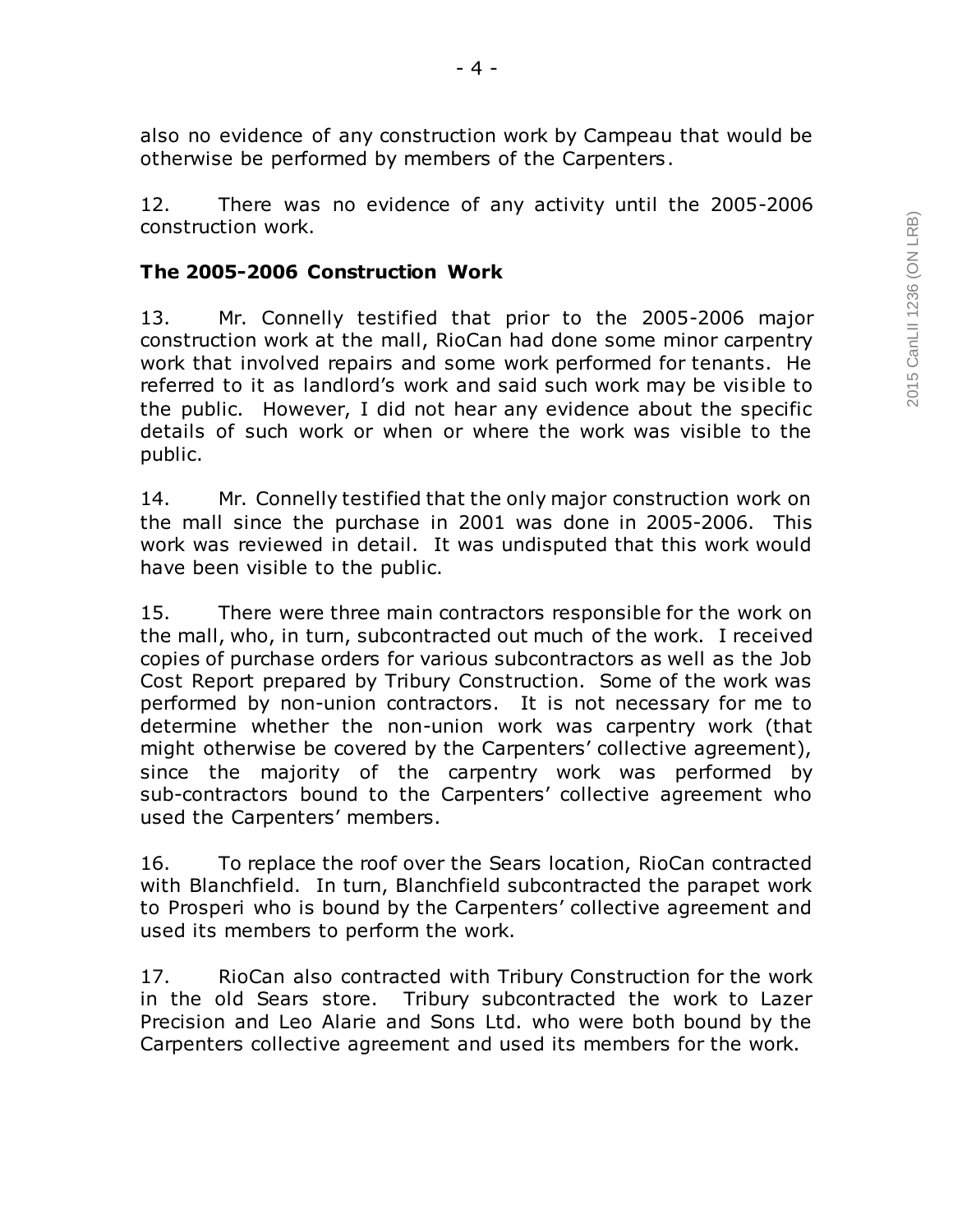18. Interpaving was a third company contracted around the same time for construction work. This company was bound to the Carpenters' collective agreement and used its members for the work.

19. There was also a significant amount of carpentry work performed by Interior Technologies. This company is bound by the Carpenters' collective agreement and used members of the Carpenters to perform the work.

#### **The 2005-2006 Correspondence**

20. The Carpenters raised concerns about whether the work being done at the mall was covered by its collective agreement as early as April 2005.

21. In a letter dated April 28, 2005, the Carpenters wrote to Manorcore Group Inc., the company retained by Sears for the construction at the mall. The Carpenters asserted that the work being performed on the site was covered by its collective agreement. Mr. Connelly testified that a grievance was never filed since Manorcore was not unionized. But since Sears was bound to the Carpenters' agreement, Mr. Connelly testified that it was not unusual for the Carpenters to send such a letter to the non-union subcontractor.

22. On October 20, 2005, counsel for the Carpenters wrote to RioCan Real Estate Investment Trust claiming that the Carpenters held bargaining rights for all carpenters and carpenters apprentices of the owner of Timmins Square and asserted that RioCan was bound by the Carpenters Provincial Collective Agreement. It was alleged that certain exterior work was being performed at the mall in violation of the collective agreement. Through the letter, the Carpenters filed a grievance alleging a breach of the collective agreement. After receiving the letter, Mr. Connolly contacted the mall manager and was led to believe that the Carpenters were questioning the work performed by two companies – Manorcore Construction and also Blanchfield Construction – on the roof of the building. Specifically, there was work being performed on the parapet on the roof of the Sears store.

23. In response to the Carpenters' grievance, counsel for RioCan wrote to the Carpenters on December 8, 2005 denying that it was bound to a collective agreement for work performed at the mall. RioCan explained that Manorcore Construction had been retained by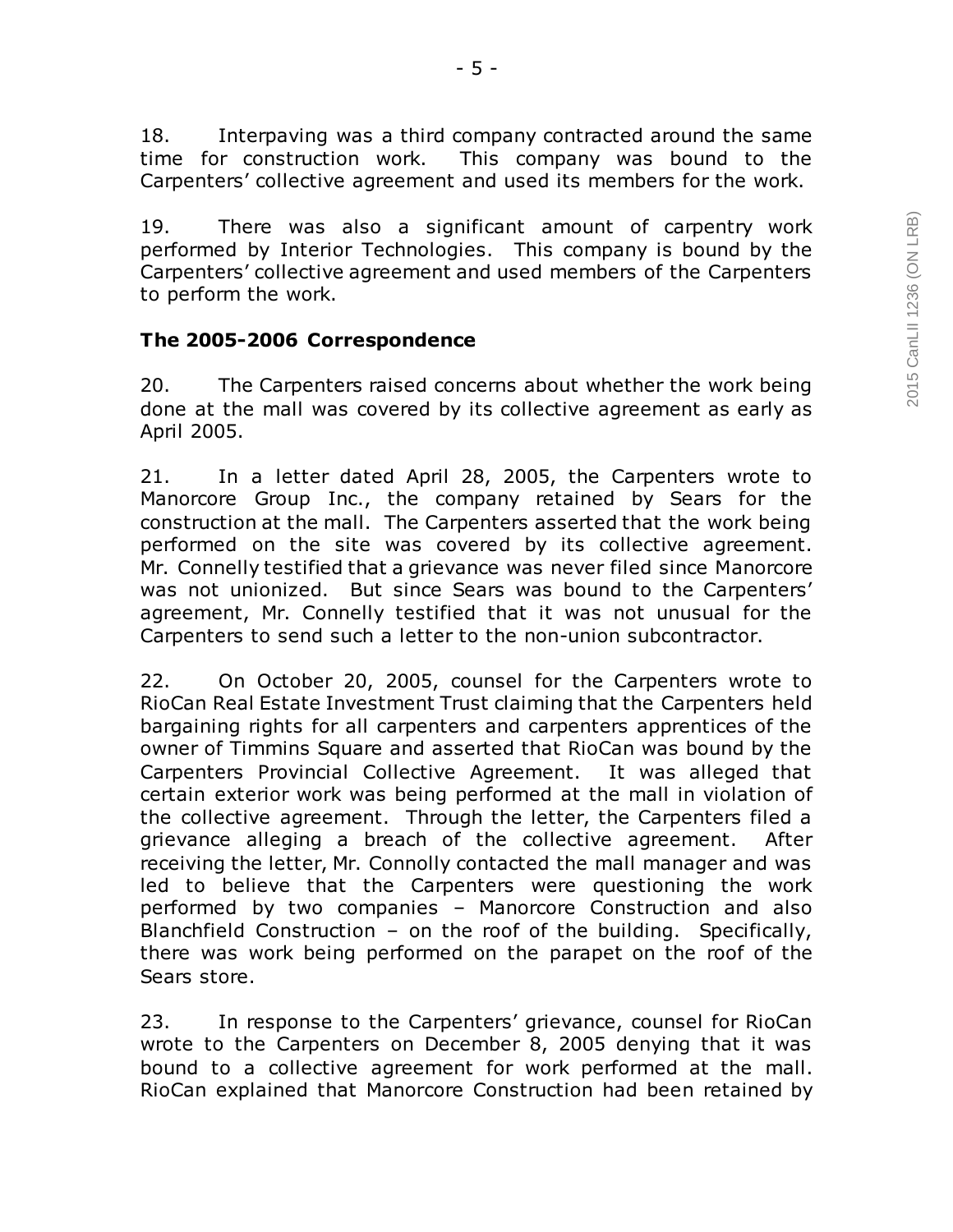Sears to perform construction work. RioCan retained Blanchfield Construction to perform the work on the roof of the Sears store. Counsel suggested that perhaps the grievance was more appropriate for Sears. Counsel also sought particulars of the grievance and proposed that the grievance be held in abeyance pending the disposition of the sale of business application in Board File No. 3081-99-R ("the RioCan-Burnac case").

24. At this time, RioCan and the Carpenters were involved in other litigation before the Board. Specifically, the Carpenters had filed an application pursuant to section 69 of the Act claiming that there was a sale of part of a business from Burnac Corporation and/or Burnac Leaseholds Limited to RioCan Real Estate Investment Trust. Through this application, the Carpenters were seeking a declaration that RioCan was bound to its Provincial Agreement. I will return to the implications of this litigation.

25. In response to RioCan's letter, counsel for the Carpenters sent a letter dated December 22, 2005 advising that the Carpenters were claiming bargaining rights for all work being performed by Tribury Construction, which related to work being performed to the construction and addition to the mall where the old Sears store was located. He advised that the Carpenters were relying on their historical bargaining rights commencing with Campeau Corporation as well as the sale of business that was the subject of Board File No. 3081-99-R. The Carpenters rejected the suggestion that the grievance be held in abeyance.

26. In a letter dated January 27, 2006 counsel for RioCan suggested that the Timmins Square Mall issue be heard with the "Cambrian Mall/Burnac transaction" because "…the nature of the claims or allegations…" were similar. By this, I take it to mean the litigation in Board File No. 3081-99-R. This suggestion was again rejected by the Carpenters in a letter from its counsel dated January 30, 2006.

27. In a follow up letter from counsel for RioCan that dealt with a number of issues related to the ongoing Board litigation, counsel stated that if the Carpenters intended to pursue its bargaining rights claim for Timmins Square mall, it ought to file "…another (similar) section 69 Application with the Board, in relation to the various transactions mentioned above, which, according to your letter, begin with Campeau."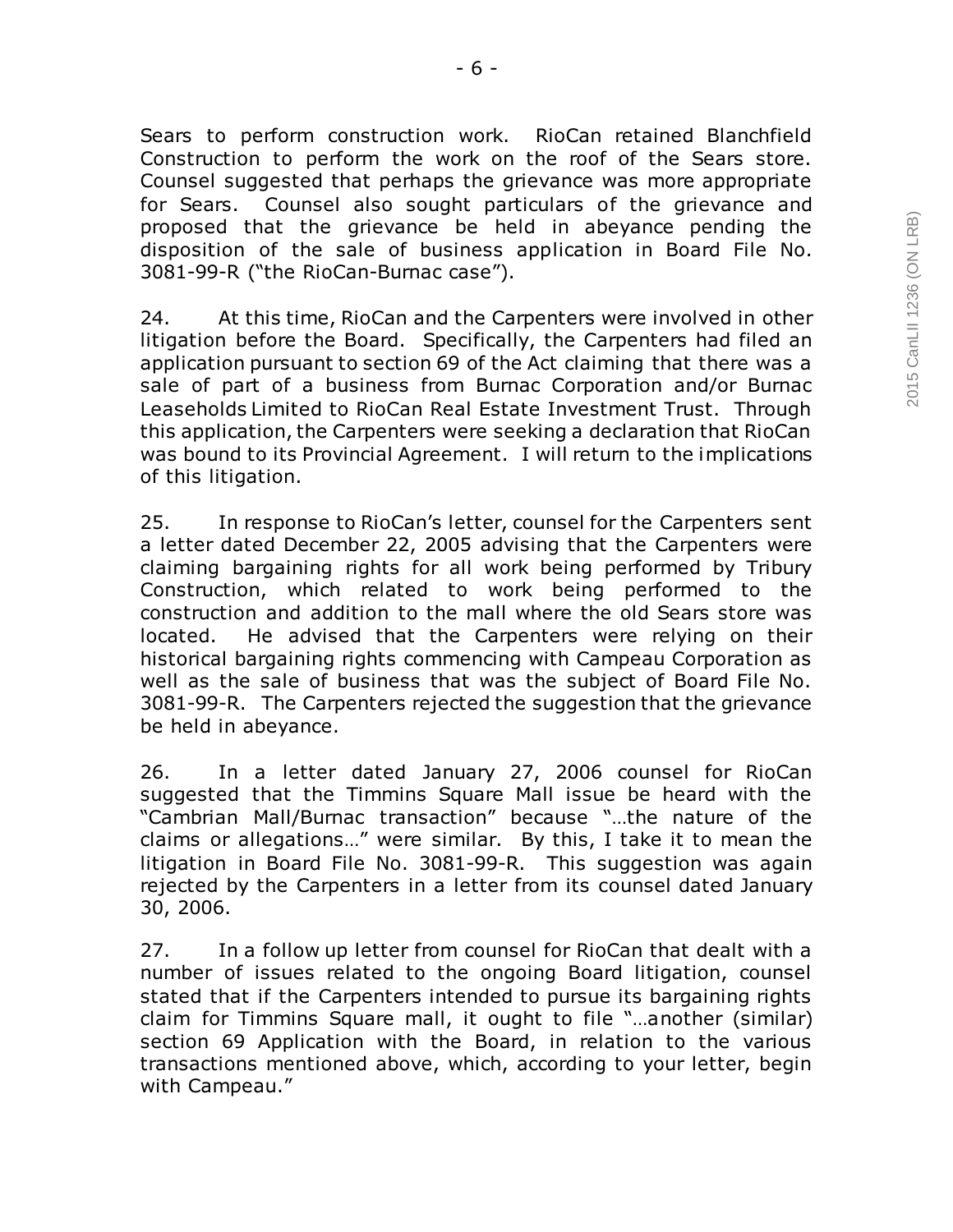28. Mr. Connelly testified that RioCan did not receive anything further from the Carpenters.

- 7 -

29. This was not the end of the matter as the Carpenters filed a grievance dated February 15, 2006. The grievance was addressed to "Timmins Square Shopping Centre" to the attention of Ms. Brenda Johnson who was the manager of the mall. The cover letter states:

> It has come to Local 2486 attention that the mall has contracted or subcontracted work to a company not bound by the Union's Provincial Collective Agreement. Therefore the union has no alternative but to file this grievance with the Ontario Labour Relations Board under section 133 of the "The ACT".

30. Although Mr. Connelly testified that he had not seen the grievance when it was sent to the mall, Ms. Johnson was the general manager for the property and the onsite person for RioCan. Ms. Johnson works for RioCan Management Inc., which is the property management company controlled by RioCan to operate the mall.

31. The grievance was not pursued by the Carpenters. Mr. Cardinal testified that when the Carpenters wrote to RioCan in 2005, Local 446 still existed and was pursuing its claim for provincewide bargaining rights before the Board. The letter to RioCan was written on behalf of Local 2486, that later merged with Local 446 in 2009. There was very little evidence on this merger and neither party referred to it in their closing submissions. However, Mr. Cardinal testified that the responsibility for Local 2486's claim for the bargaining rights was handled by Mr. Bud Calligan who was also responsible for handling Local 446's claim before the Board. According to Mr. Cardinal, since he was aware that most of the carpentry work at the mall was being performed by members of the Carpenters and the Carpenters were pursuing province-wide bargaining rights at the Board, there was no need to pursue the grievance filed on February 15, 2006. According to Mr. Cardinal, the final decision rested with Mr. Calligan who was responsible for overseeing the Carpenters pursuit of province-wide bargaining rights at the Board in the RioCan-Burnac case.

### **Events after 2013**

32. There was no further correspondence from the Carpenters between 2006 and 2013 other than the events that were unfolding in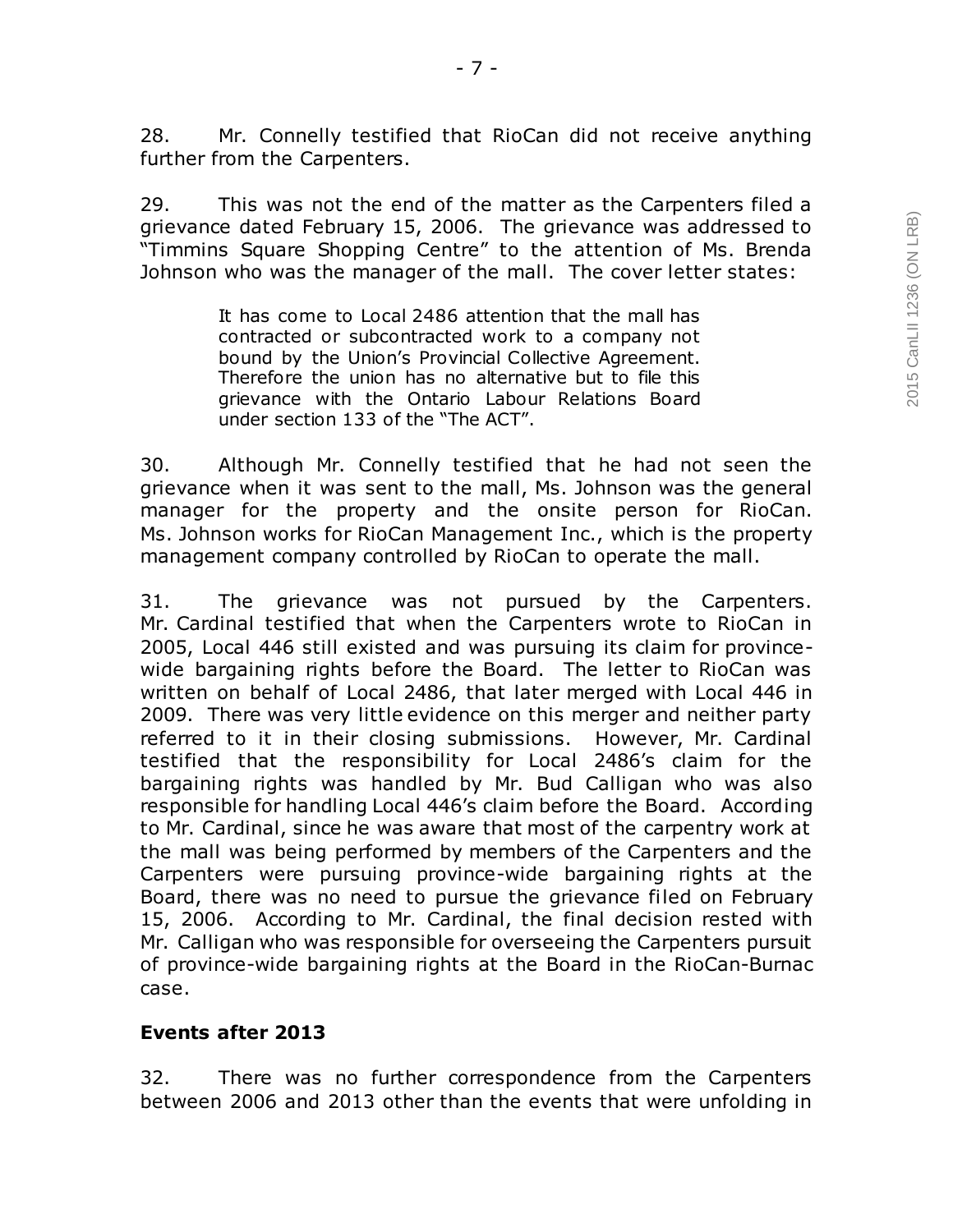the RioCan-Burnac case. It is worth repeating that the Carpenters were pursuing a remedy of province-wide bargaining rights that would have covered, if successful, the mall. This remedy was denied by the Board in 2010. The Carpenters filed an application for reconsideration.

33. The next time that the issue of bargaining rights was raised was in a letter from the Carpenters on June 21, 2013 where the Carpenters filed a grievance asserting that Laing Property Corporation and RioCan Real Estate Investment Trust violated the collective agreement by failing "…to pay proper wages and related benefits and/or has failed to hire and/or subcontract in accordance with the collective agreement". This grievance and a subsequent application pursuant to s. 69 and/or 1(4) of the Act led to this proceeding. According to Mr. Connelly, the construction work performed in 2013 was the only time that substantial construction work had been performed since the 2005-2006 project.

34. Mr. Cardinal testified that following the remedial decision in the RioCan-Burnac case, the Carpenters did not pursue the bargaining rights for the Timmins Square mall since there was no construction work going on at the time. It was not until June 2013 when the Carpenters learned of construction work at the mall that it immediately filed a grievance to stake out its claim. It was never the Carpenters' intention to give up its bargaining rights, according to Mr. Cardinal.

## **The RioCan-Burnac case**

35. In the RioCan-Burnac case, the Carpenters asserted that the sale of eleven commercial shopping centre properties, of which six were in Ontario, from Burnac Corporation and/or Burnac Leaseholds Limited ("Burnac") to RioCan Real Estate Investment Trust was a sale of business under the Act. The Carpenters claimed their bargaining rights with respect to the construction work transferred from Burnac to RioCan as a result of the sale.

36. The application was filed on January 17, 2000 and was protracted by the death of the vice chair hearing the case. The case was reheard by Vice-Chair Silverman who granted the Carpenters' application in a decision dated April 14, 2008. Vice-Chair Silverman remitted the issue of the appropriate remedy to the parties.

37. The parties were unable to agree on the remedy and appeared before Vice-Chair Silverman who issued a decision on April 28, 2010.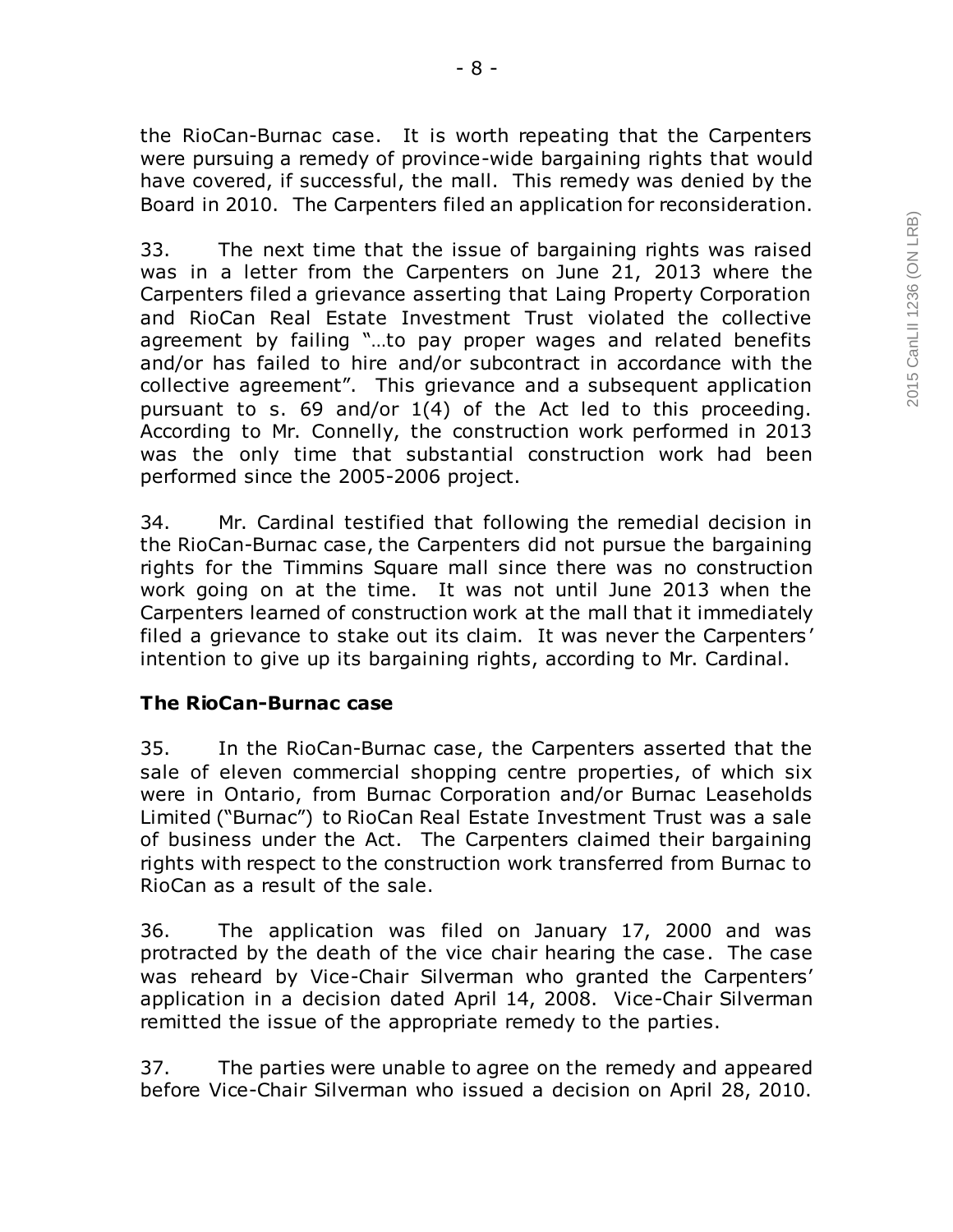In that decision, Vice-Chair Silverman denied the Carpenters' request for a declaration that RioCan was bound by the Provincial Agreement generally and, instead, declared that RioCan was bound by the Provincial Agreement for the six properties in Ontario that were the subject of the application. The Timmins Square Mall was not one of the six properties captured in the remedy.

#### **POSITIONS OF THE PARTIES**

38. The Carpenters rely on the bargaining rights that were established in the early 1970's and then expanded province-wide by the amendments to the Act in 1980. It argues that there was very little construction work on the Timmins Square Mall between 1980 and 2005 that would warrant any activity.

39. In 2005, the Carpenters set out its claim for the bargaining rights first to Manorcore (a non-union company subcontracted by Sears) and then to Rio Can Real Estate Investment Trust. However, it explains that it decided not to pursue grievances because (a) the work was being performed by its members through the sub-contractors; and (b) the Carpenters were pursuing province-wide bargaining rights in the RioCan-Burnac case. The Carpenters argue that this is not evidence of abandonment. The Carpenters state that it is not seeking damages retroactively or province-wide bargaining rights for Rio-Can. Rather, it is seeking a declaration that 1451945 Ontario Limited, Timmins Square Shopping Centre Inc. and RioCan Management Inc. are bound to the Carpenters' agreement for the Timmins Square Mall location.

40. The Carpenters rely *Ellis-Don Ltd.*, [2012] OLRB Rep. January/February 131; *Ottawa Business Interiors Ltd.*, [2011] OLRB Rep. May/June 369; *Burling Ranger Co.*, [2007] OLRB Rep. January/ February 8; *Enka Contracting Ltd.*, [2004] OLRB Rep. September/October 926; *J & D Display & Interiors Ltd.*, [1998] OLRB Rep. March/April 217; *G.S. Wark*, [1996] OLRB Rep. September/ October 811; *PCL Constructors Eastern Inc.*, [1995] OLRB Rep. October 1277; *Toronto Dominion Bank*, [1995] OLRB Rep. May 686; *Associated Contracting Inc.*, [1994] OLRB Rep. August 951; *Elirpa Construction and Materials Limited*, [1994] OLRB Rep. April 372; *Hudson's Bay*, [1993] OLRB Rep. June 563; *Bancliffe Contracting & Construction*, [1992] OLRB Rep. September 990; *Ellis-Don Limited*, [1992] OLRB Rep. January 67; *Marineland of Canada Inc.*, [1990] OLRB Rep. December 1298.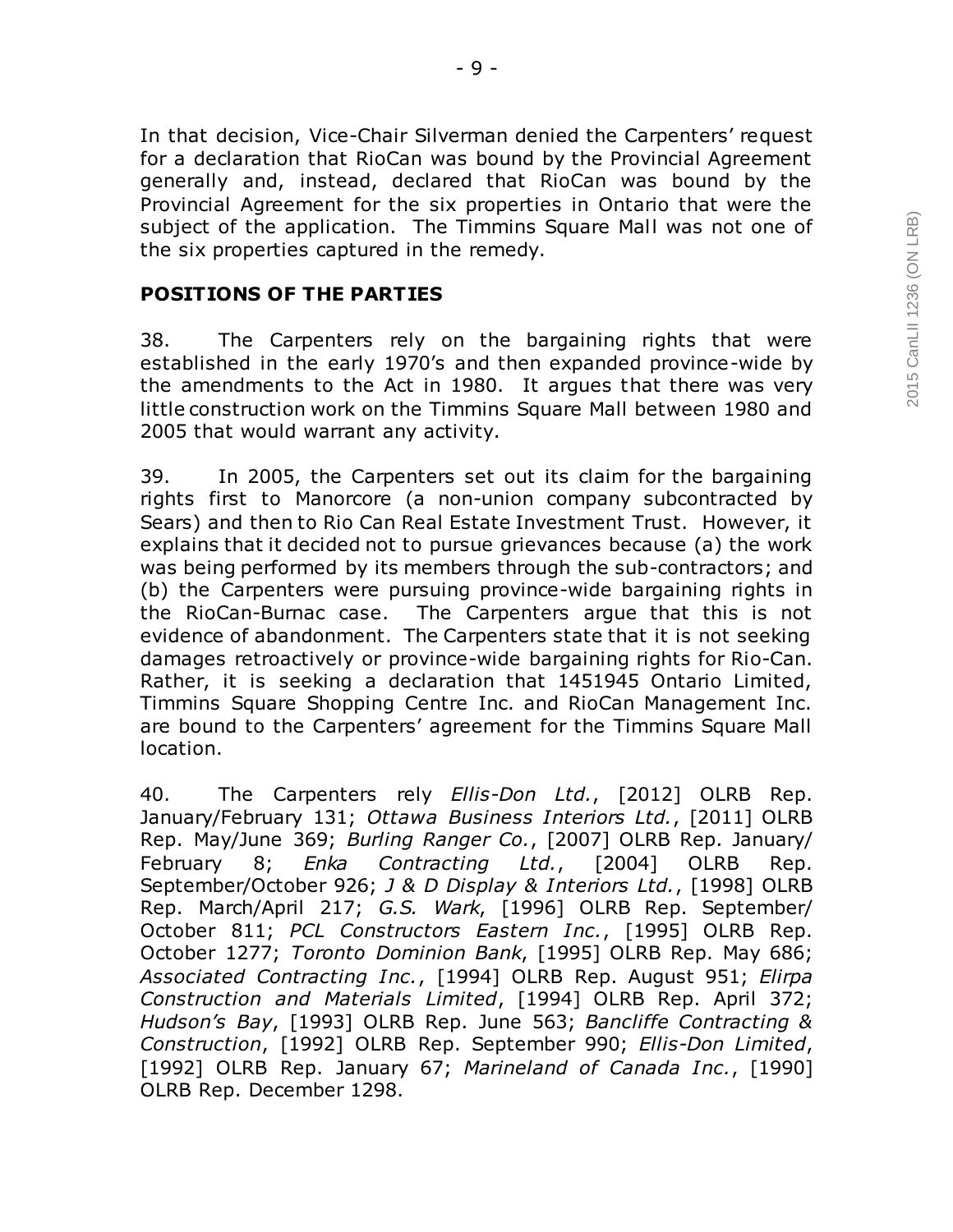41. The responding parties agree that the sale of the Timmins Square Mall in 2001 constitutes a sale of business within the meaning of the Act. It argues that the Carpenters abandoned their bargaining rights and therefore nothing results from the sale.

- 10 -

42. The responding parties submit that the Carpenters abandoned their bargaining rights prior to the 1980 amendments to the Act. They point to the absence of any union activity, including no remittance of dues or pension contributions, as support for its position. It also points out that there was no evidence that the collective agreements in Kingston or Oshawa were renewed. The absence of any union activity prior to 1980, and for the decades that followed, support its contention that the Carpenters' bargaining rights were abandoned prior to the amendments to the Act in 1980.

43. In the alternative, if the Carpenters' bargaining rights survived the period of inactivity and were expanded province-wide by the 1980 amendments to the Act, they were abandoned in 2005-2006 when there was substantial construction activity at the Timmins Square Mall. It pointed to the non-union work – that of Tribury Construction, Blanchfield Construction and others – that was performed in the public area, with the knowledge of the Carpenters, and never objected to. The responding parties assert that the Carpenters were aware that the work was being performed as non-union and it was incumbent on the Carpenters to take action to protect their bargaining rights. The failure to do so constitutes an abandonment of their bargaining rights.

44. The responding parties argue that it is not credible for the Carpenters to rely on the RioCan-Burnac case as any indication that they were attempting to protect their bargaining rights since the Carpenters expressly rejected holding its grievance in abeyance pending the case. The Carpenters stated in its 2006 correspondence to RioCan that it intended to pursue the grievance for the Timmins Square Mall work. It did not and this is sufficient to conclude that it abandoned its bargaining rights.

45. The responding parties rely on *J.S. Mechanical v. U.A., Local 800* [1979] O.L.R.B. Rep. 110; *G.S. Wark Limited*, [1996] OLRB Rep. September/October 811; *Ameri-Cana Motel Ltd.*, [1989] OLRB Rep. 1009; *Burling Ranger Company Inc., a Subsidiary of Burling Ranger Company Limited*, 2007 CanLII 2101 (ON LRB); *Marineland of Canada Inc.*, [1990] OLRB Rep. December 1298.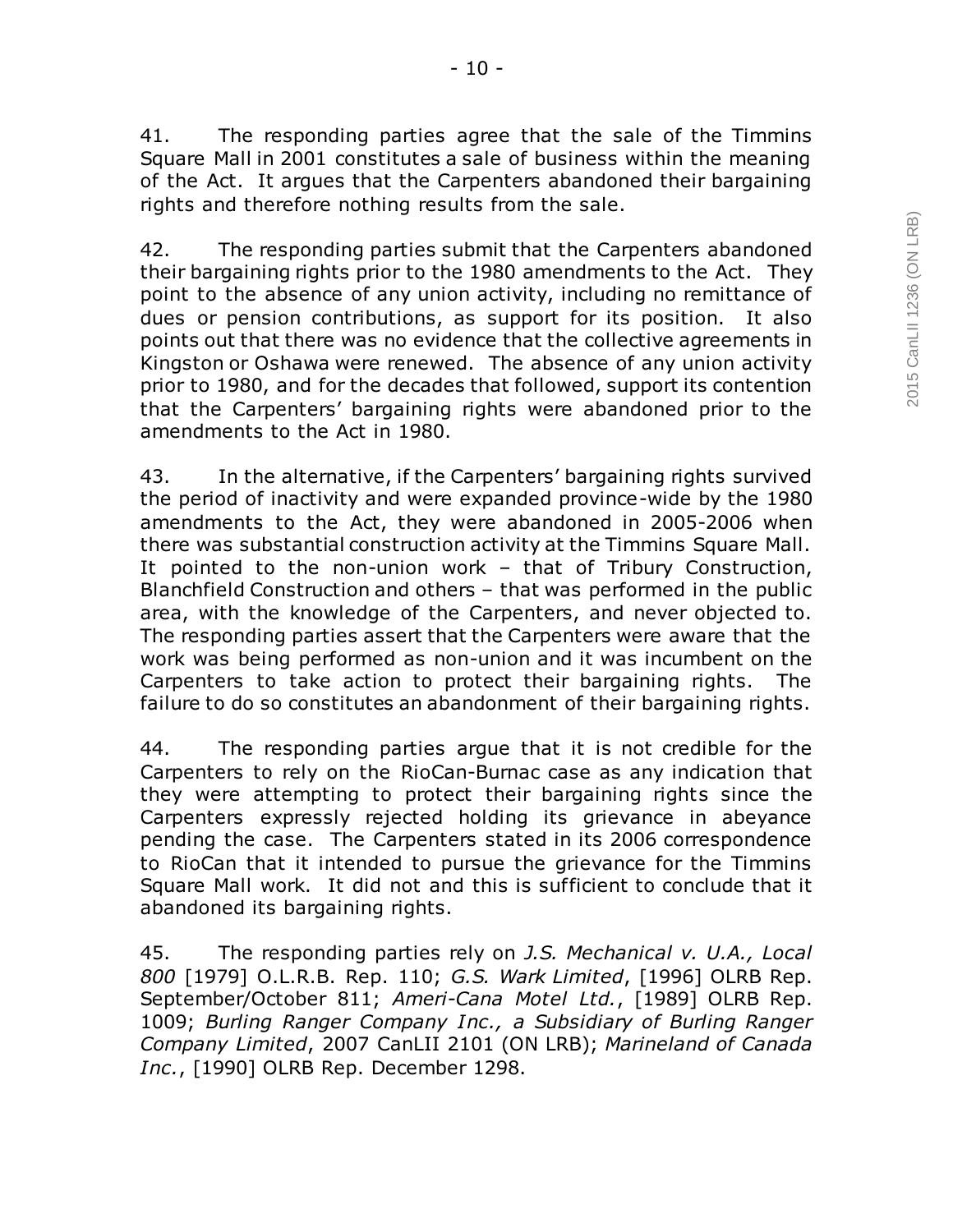## **Analysis**

46. It was not contested that the sale of the mall in 2001 from Cambridge Shopping Centres Limited ("Cambridge") to 1451945 Ontario Limited constituted a sale of business within the meaning of the Act. There was no evidence that this sale was any different from previous transactions going back to 1977 when Campeau first purchased the mall. Thus, the Board declares that a sale of business occurred within the meaning of the Act. Additionally, the sale of 70% of the mall first to 3679462 Canada Inc. and then to Montez (Timmins) Inc. and then to Timmins Square Shopping Centre Inc. also constitutes a sale within the meaning of the Act.

47. The only issue for the Board to determine is whether the Carpenters abandoned the bargaining rights that were first obtained prior to 1980 when Campeau owned the mall. The Board explained the principle of abandonment and the underlying factors in *John Entwistle Construction Limited*, [1979] OLRB Rep. March 211:

> 10. The principle of abandonment of bargaining rights has been established for many years in the Board's jurisprudence. This principle finds expression in the expectation that a trade union, once it acquires bargaining rights by certification or voluntary recognition, actively will promote those rights. Conversely, failure to use the rights may result in the trade union's loss of them. See the Board's decision in *J. S. Mechanical*, Board File No. 1677-78-R (as yet unreported) at paragraph 4 for a comprehensive outline of Board cases dealing with this principle.

> 11. The issue of whether a trade union has abandoned its bargaining rights must be determined on the particular facts of each case. The Board has looked to a variety of factors in the bargaining relationship as indicators of whether bargaining rights have been abandoned. Some of these are canvassed in paragraph *5* of *J. S. Mechanical*, *supra* and include: the length of the union's inactivity: whether it has made attempts to negotiate a collective agreement or sought to administer an existing collective agreement: whether terms and conditions of employment have been changed by the employer without objection from the bargaining agent; and whether there are any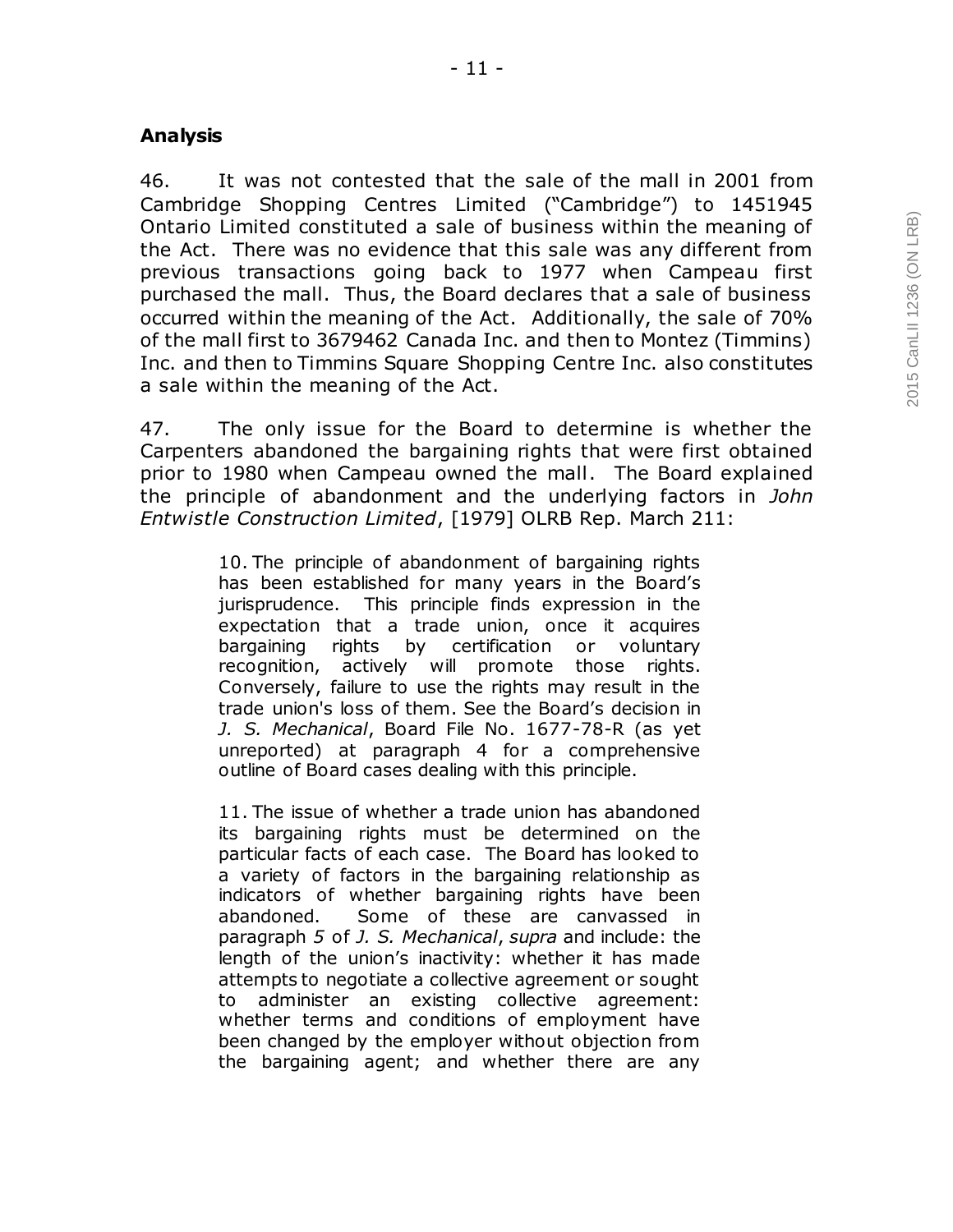extenuating circumstances which might explain an apparent failure to assert bargaining rights.

48. The onus is not on the union to demonstrate that it has not abandoned its bargaining rights. Rather, the Board has consistently held that the employer must prove that the union has abandoned a collective agreement or its bargaining rights (See *G.S. Wark*, *supra*; *Ellis-Don Limited supra*).

49. The Board has long recognized a presumption that trade unions do not voluntarily abandon bargaining rights. As noted by Adams J. (former Chair of the Board) in *Ellis-Don v. Ontario (Labour Relations Board)*, [1995] O.J. No. 3924 (Ont. Div. Ct.), aff'd (1998) 38 O.R. (2d) 737), aff'd [2001] 1 S.C.R. 221, the unlikely possibility of a trade union giving up its bargaining rights "…is reflected in the Board's jurisprudence and 'policy' which requires unequivocal evidence that a trade union has 'slept on its rights'...". It is for the employer to call unequivocal evidence to rebut the presumption.

50. The nature and quality of the evidence required to meet the onus was described in *Toronto Dominion Bank,* [1995] OLRB Rep. May 686 at paragraph 65:

> 65. In cases of abandonment the Board must start with the proposition that the union holds bargaining rights. … The focus then turns to whether there is compelling evidence that the union abandoned the rights it attained. That evidence could take any number of forms. The clearest form of evidence for example would be a written communication from the trade union to the employer that it no longer wished to represent the employees for whom it holds bargaining rights. In other instances, the evidence might be such that, notwithstanding that fact that there is not an express representation to that effect, the *conduct* or *affirmative actions* taken by the trade union are such that a reasonable inference can be drawn that the union abandoned its bargaining rights. Typically this is shown through evidence that the employer consistently performed work on a non-union basis, *and* the trade union knew or reasonably ought to have known of that fact. In either circumstance however the onus is on the employer which asserts abandonment to present clear and unambiguous evidence from which the Board can conclude or draw a reasonable inference that the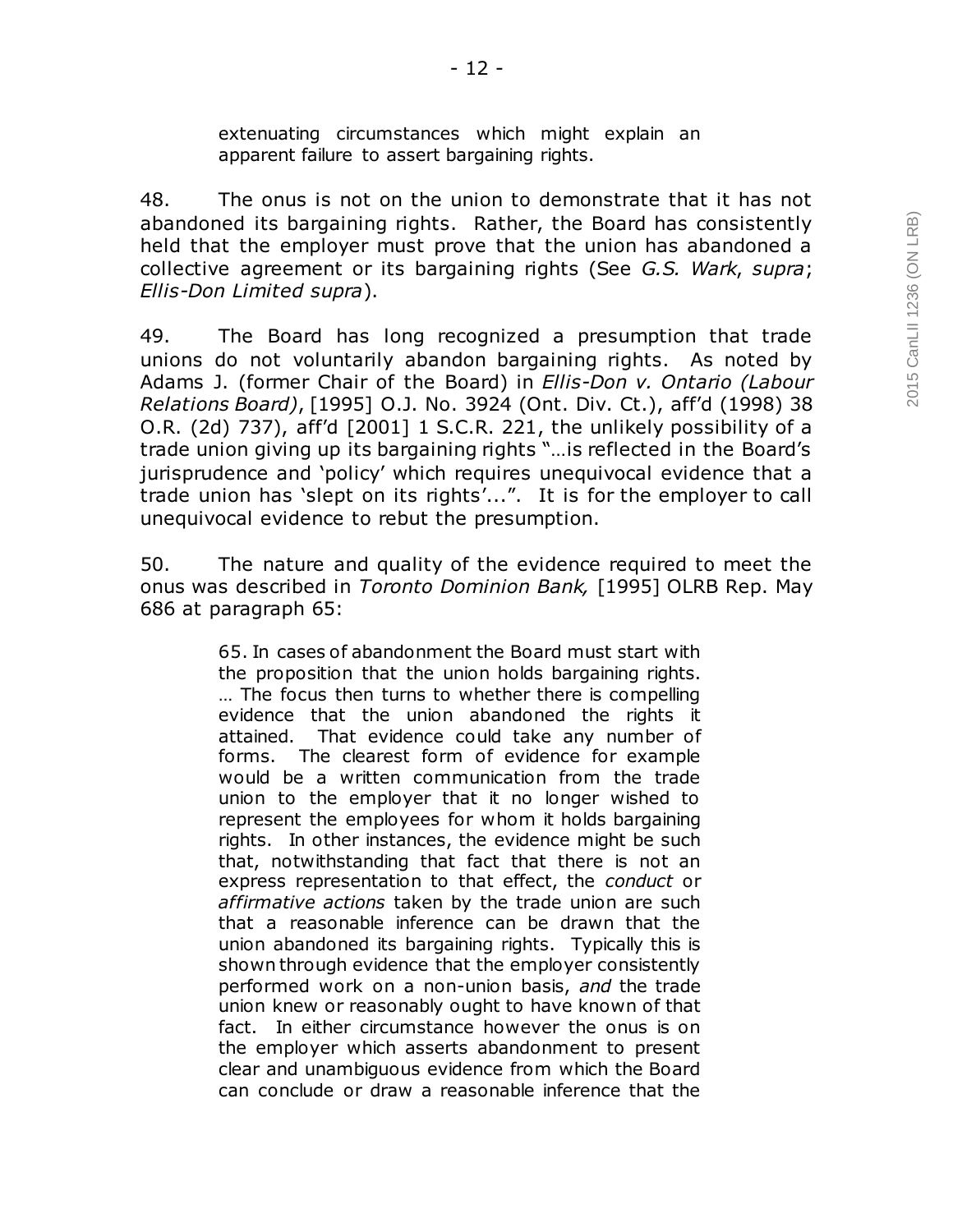trade union abandoned bargaining rights. The onus is not on the trade union to assert that it has affirmatively exercised its bargaining rights or has not abandoned them. Rather, unequivocal evidence which either points to actual abandonment or from which a reasonable inference can be drawn is required.

51. I am also mindful of the Board's jurisprudence on the principle of abandonment as it applies in the ICI sector. This was articulated in *G.S. Wark Limited*, *supra*:

> 11. Whether a trade union has abandoned bargaining rights is a question of fact which stands to be determined on the facts surrounding the issue in each particular case. Among the factors which the Board considers in determining an issue of abandonment are the length and degree of the trade union's inactivity, whether the trade union has attempted to negotiate or renew a collective agreement, whether terms and conditions of employment have been altered without the agreement or objection from the trade union, and the trade union's explanation for its conduct (or lack thereof). The quality of a trade union's representation will not, as such, be a relevant consideration, except to the extent that it may suggest abandonment. For example, complete inactivity and a refusal to respond to employee complaints indicates a poor quality of representation which may, in the context of the circumstances as a whole, and in the absence of a satisfactory explanation from the trade union, indicate abandonment.

> 12. It is true, as Local 1 asserts, that the onus is on the parties asserting abandonment to establish it, and that the presumption is that trade unions do not voluntarily abandon bargaining rights (*Ellis-Don Limited,* [1992] OLRB Rep. Feb. 147: application for judicial review dismissed [1995] OLRB Rep. Dec. 1506, Ontario Court of Justice (General Division), Divisional Court).

> 13. Notwithstanding the language used in some Board decisions, we respectfully suggest that it is inaccurate to say that "clear and cogent" evidence is required to establish abandonment, at least in the sense suggested by Local 1. First of all, the Board's factual determinations are always made on the balance of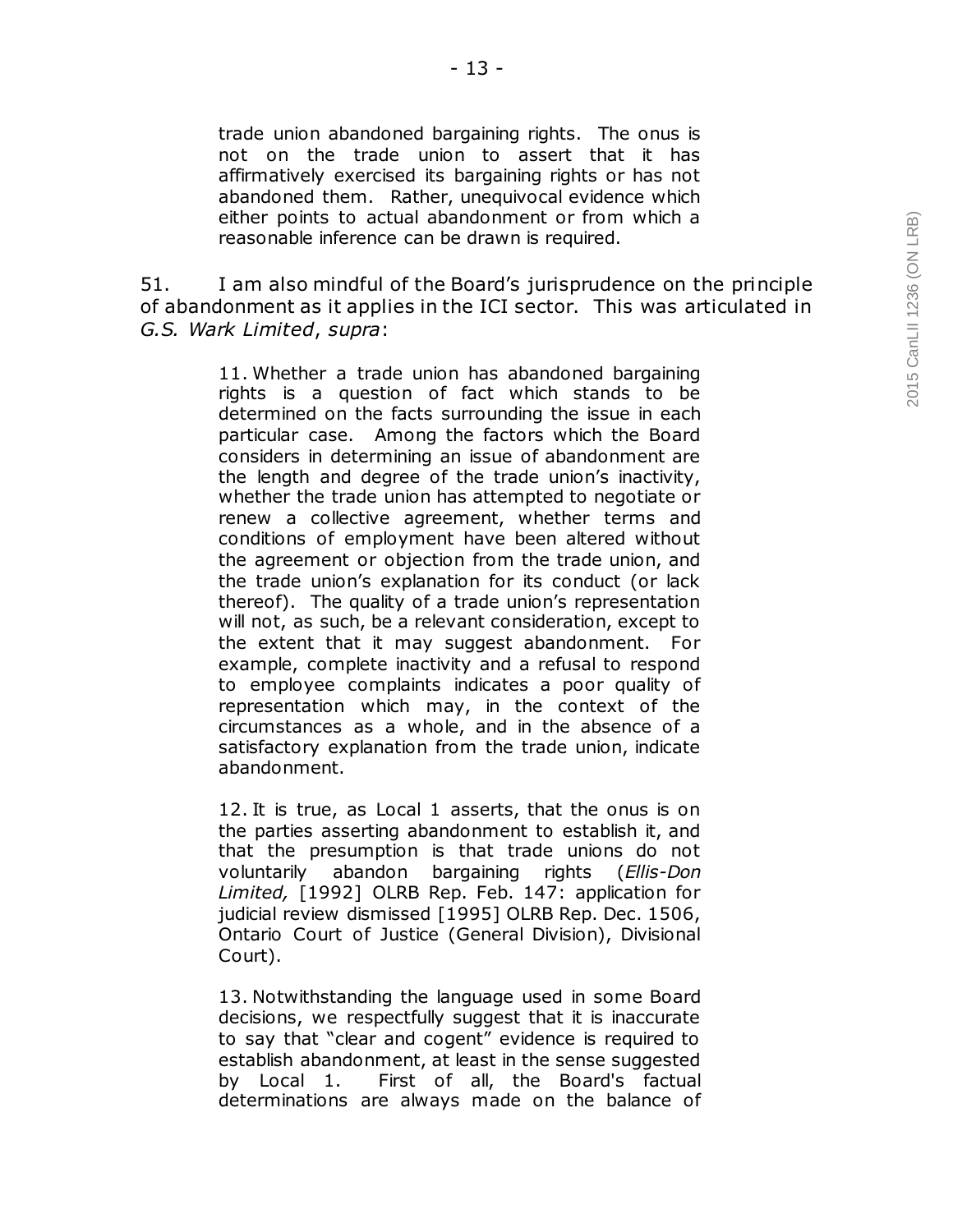probabilities, while "clear and cogent", as argued by Local 1, suggests some higher test. Second, a common feature of abandonment cases is a less than satisfactory evidentiary foundation. It is not unusual, as in the case herein, for abandonment cases to deal with long periods of time for which there is little documentary evidence and where witnesses are either unavailable or have a very poor recollection of events. Many abandonment cases have to be determined on the basis of inferences drawn from bits of documentary or other evidence which is available. Accordingly, what constitutes evidence of abandonment, and what evidence is sufficient to rebut the presumption against abandonment, will depend on the circumstances. Further, since the operative presumption is clearly rebuttable, the onus can shift to the trade union to explain its conduct (as it does when it comes to a consideration of automatic collective agreement renewal clauses, for example - see below).

14. Similarly, although a trade union's "intent" with respect to bargaining rights is a factor which the Board will consider, this intent must be discerned from the objective facts, and the reasonable inferences which can be drawn from those facts. The weight which is given to a trade union's subjective *ex post facto*  expression of intent at a hearing when abandonment is raised will depend on the circumstances, but it will generally be given little weight unless there is something in the evidence before the Board which supports it, and it will not necessarily be determinative in any event.

15. Further, cases which involve the province -wide bargaining scheme in the ICI sector in the construction industry present particular difficulties. Many such cases, including this one, involve periods of time which both precede and follow the introduction of province wide bargaining in 1978. At the very least, the Board will consider post -provincial bargaining conduct insofar as it may give an indication of whether the bargaining rights in issue were or were not abandoned prior to the introduction of provincial bargaining (*Marineland of Canada Inc.,* [1990] OLRB Rep. Dec. 1298). This does not mean that post -provincial bargaining conduct cannot be the basis for a finding of abandonment and it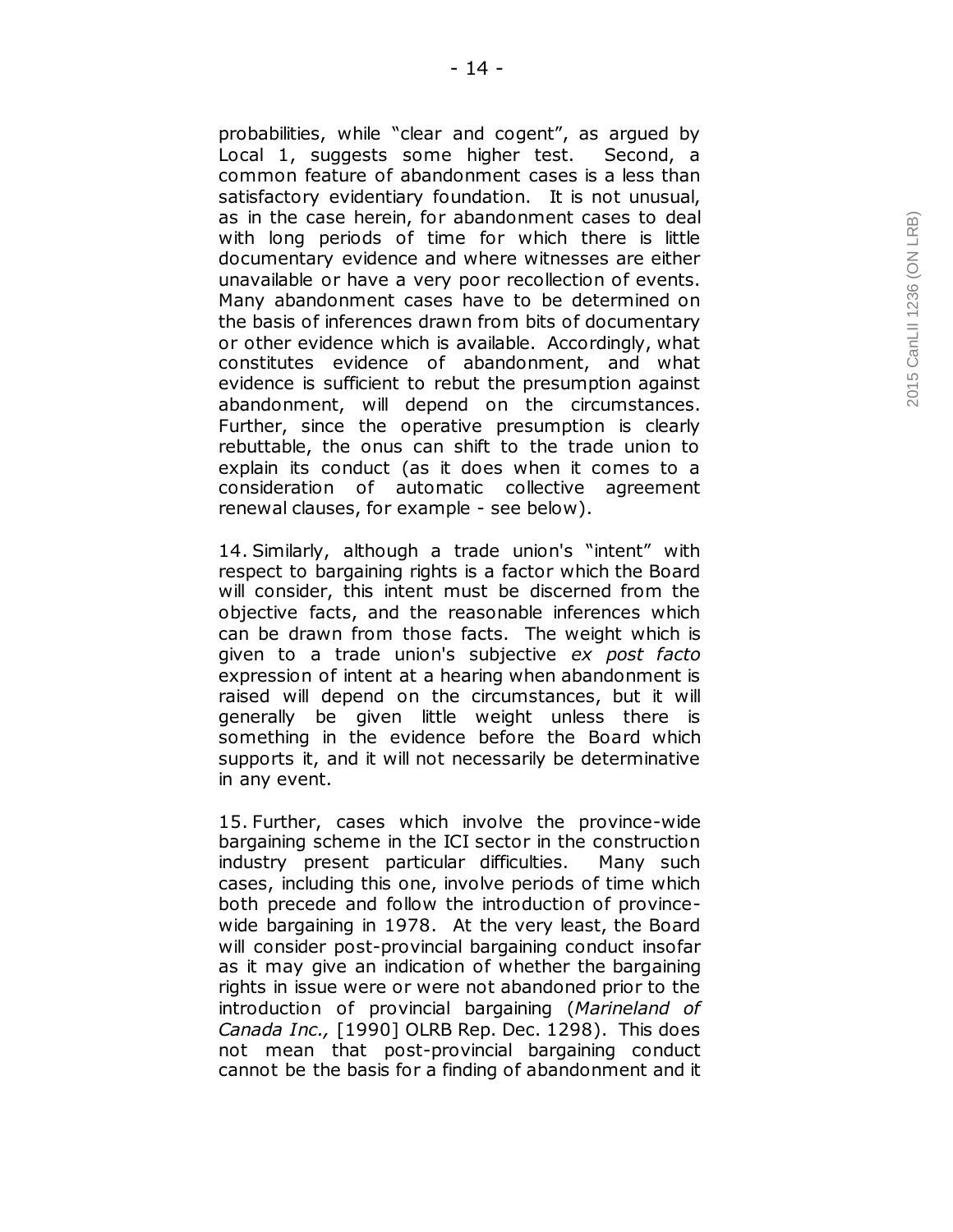seems that a further clarification may be necessary in that respect.

16. It has been suggested that the Board's decisions in *Culliton Brothers Limited,* [1982] OLRB Rep. March 357 and *Lorne's Electric,* [1987] OLRB Rep. Nov. 1405 stand for the proposition that provincial bargaining rights in the ICI sector cannot be abandoned. We respectfully disagree. *In neither of those decisions did the Board say that the principle of abandonment does not apply to the province -wide bargaining scheme and provincial collective agreements in the ICI sector of the construction industry (Nor is it impossible for there to be abandonment of ICI bargaining rights. Consider the admittedly extreme example of an employee bargaining agency having the actual authority to do so, writing to an employer expressly stating that it and all of its affiliated bargaining agents are abandoning their ICI bargaining rights with respect to that employer.) Those decisions do no more than suggest that it is more difficult to establish abandonment in such circumstances because of the way bargaining rights are distributed under the Act, and the way that provincial agreements operate in the ICI sector. Further, to the extent that either of these decisions, or others, suggest that the conduct of an employee bargaining agency or an affiliated bargaining agent cannot weigh against other affiliated bargaining agents (or the employee bargaining agency; which in any case is always also an affiliated bargaining agent) for the purpose of determining whether bargaining rights have been abandoned we also respectfully disagree. It will not necessarily be the case that the conduct of one trade union entity will weigh against another related trade union entity in that respect, but it is not obvious why that could never be the case. Indeed, the conduct of other affiliated bargaining agents, or the employee bargaining agency which have had an opportunity to exercise bargaining rights may be symptomatic of abandonment, or not, as the case may be.*

19. The Board rejects Local 1's submission that the agreement of the parties that Local 1 never intended to abandon the bargaining rights in issue is determinative of the abandonment issue. "Intent" is a fundamental

. . .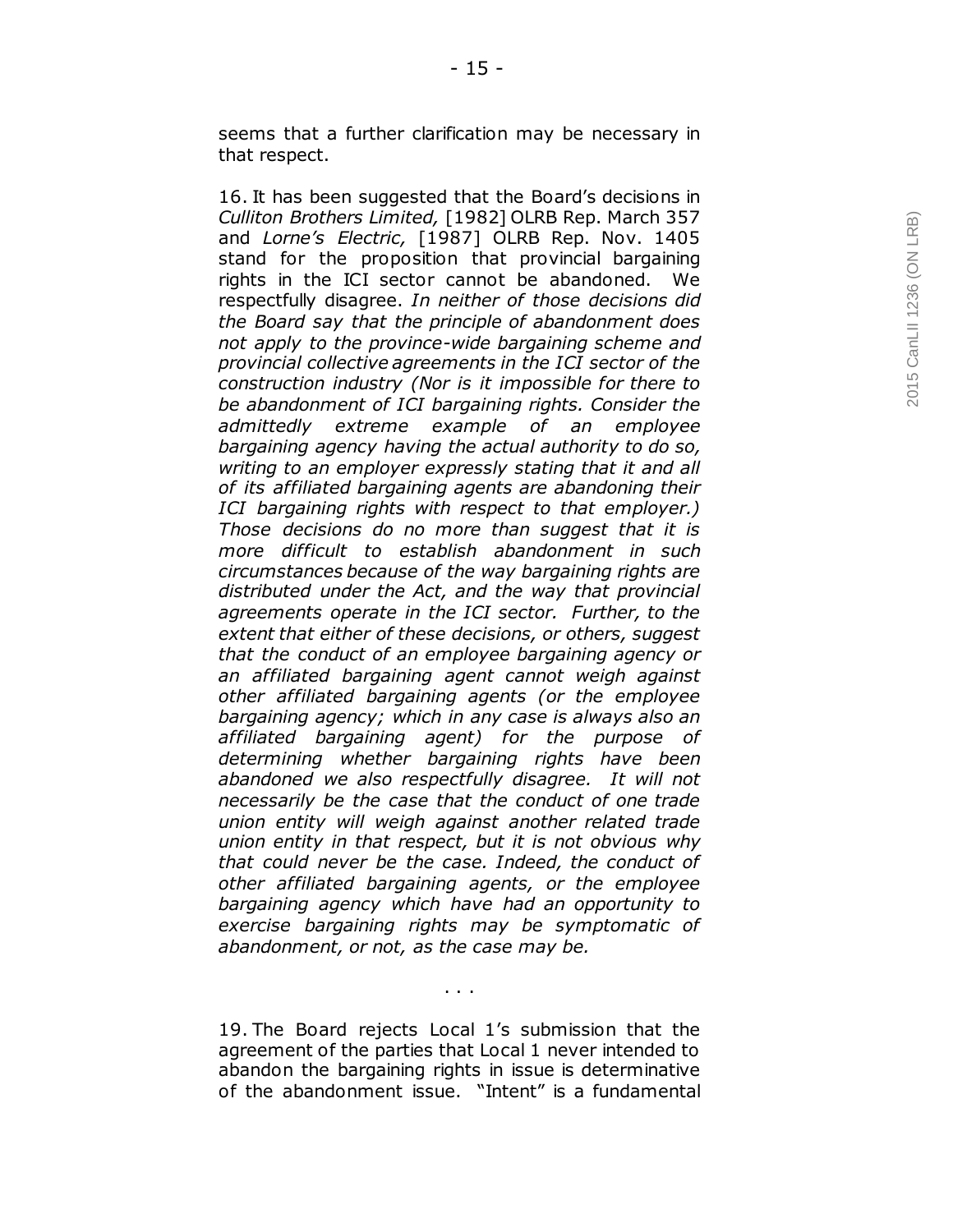part of the principle of abandonment, and it is inherent in the principle that a finding of abandonment depends upon a finding that the trade union intended to abandon its bargaining rights. But the intent which is important is the union's objective intent as demonstrated by its conduct during the relevant time period, and not its subjective intent as expressed after the fact when the union is responding to an assertion that it has abandoned its bargaining rights. That is, the question is: when viewed objectively, does the trade union's conduct demonstrate an intention to abandon bargaining rights?

52. The Board has held that a union is not required to actively pursue its bargaining rights during periods when the employer is not operating in the geographic scope of the collective agreement (See *R. Reusse Co. Ltd.*, [1988] OLRB Rep. May 523 cited in *Steds Limited*, *supra*). While a union must actively promote its bargaining rights, lengthy periods of inactivity by a company make the case for abandonment more difficult to establish when a union is similarly inactive during the same period.

53. I will now consider the application of these principles to the facts of the case.

### **Pre-1980**

54. The evidence establishes that the Carpenters had been certified as the bargaining agent for Campeau prior to 1978. When province-wide bargaining rights in the ICI sector came into effect in 1978, Campeau became bound to the Carpenters provincial agreement, but only in the three geographic areas where they had bargaining rights.

55. Following amendments to the Act in 1980, Campeau became bound to the Carpenters province-wide. It is worth repeating that Campeau was the owner of the Timmins Square mall from 1977 to 1990. The mall was sold several times over the next two decades, but there was no evidence that there was construction work performed at the mall. In particular, there is no evidence that Campeau performed work or subcontracted work to a non-union subcontractor in the geographic areas where the Carpenters held bargaining rights that would warrant any activity from the Carpenters. Thus, it is not surprising that there is no evidence of remittances, deductions or other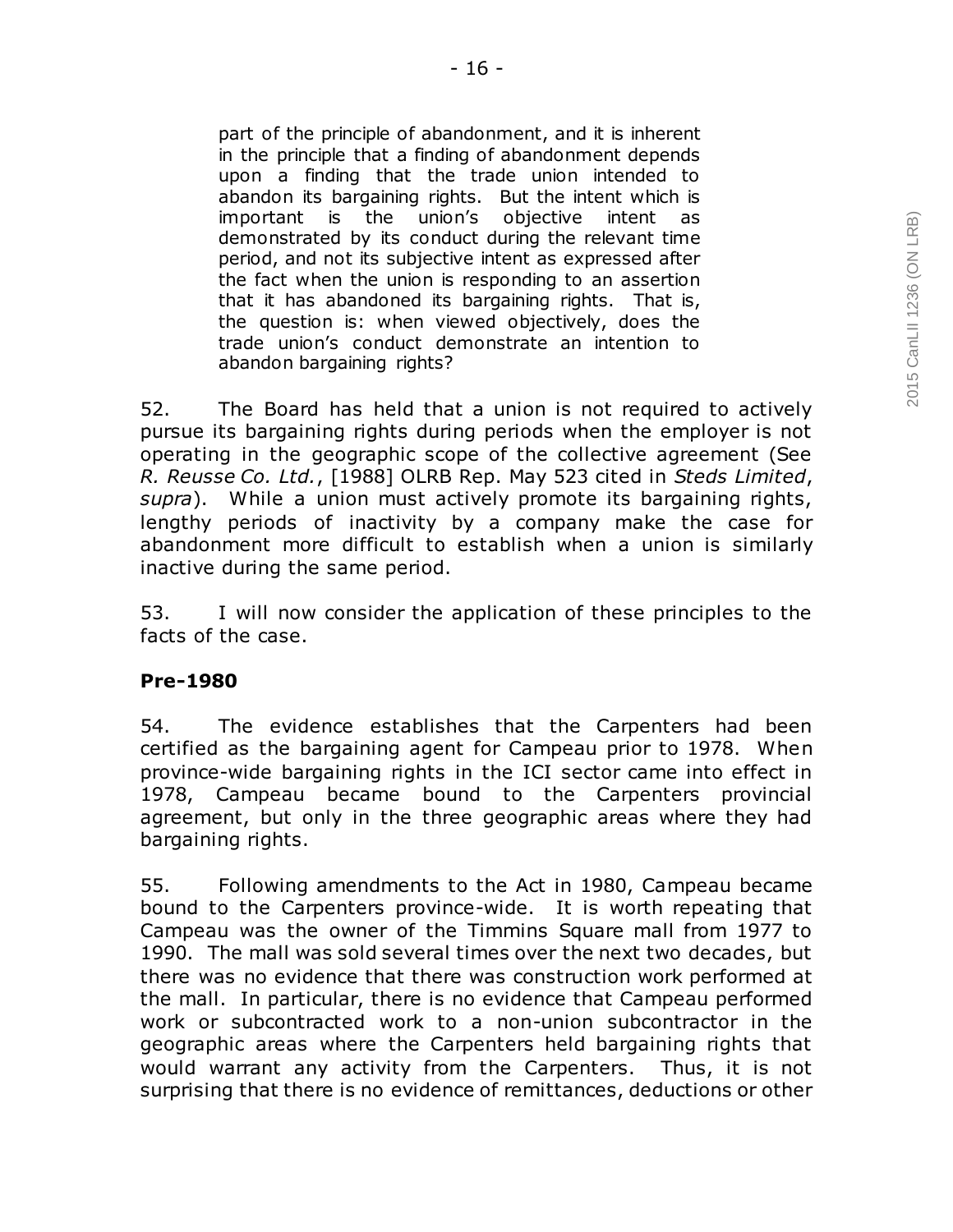records prior to 1980. The absence of collective agreement renewals also does not establish abandonment since there was no activity at the time.

56. In the end, the Board is left with the inescapable conclusion that Campeau did not perform or subcontract out any work covered by the Carpenters' collective agreement in any of the three geographic areas where the union had bargaining rights and failed to enforce them.

57. I accept RioCan's argument, as supported by the Board's decision in *G.S. Wark*, *supra, and Marineland, supra*, that it is appropriate for the Board to examine the union's conduct after the legislative amendments in 1980 to determine whether there is a basis to conclude that the union has abandoned its bargaining rights.

58. From 1980 (when Campeau became bound to the Provincial Agreement) to 1990 (when it sold the Timmins Square Mall), there is no evidence it engaged in any construction activity, or failed to comply with the collective agreement, that warranted any activity by the Carpenters.

59. On October 17, 1991, when the Carpenters discovered that the mall had been sold, it wrote Laing Property Corporation, the new owners of the mall, and staked out its claim:

> My client has recently discovered that Laing Property Corporation has purchased Timmins Square from Campeau Corporation. My client and Campeau Corporation are bound by a collective agreement between the Carpenters' Employer Bargaining Agency (E.B.A.) and the Ontario Provincial Council, United Brotherhood of Carpenters and Joiners of America (O.P.C.) covering Industrial, Commercial and Institutional construction work in the Province of Ontario. It is my client's position that by virtue of Section 63 of the Ontario Labour Relations Act Laing Property Corporation is now covered as well by the aforementioned collective agreement.

60. Although a grievance was not filed, and the Board has no evidence of what transpired following the correspondence, this type of communication supports the Carpenters contention that they had no intention of abandoning their bargaining rights.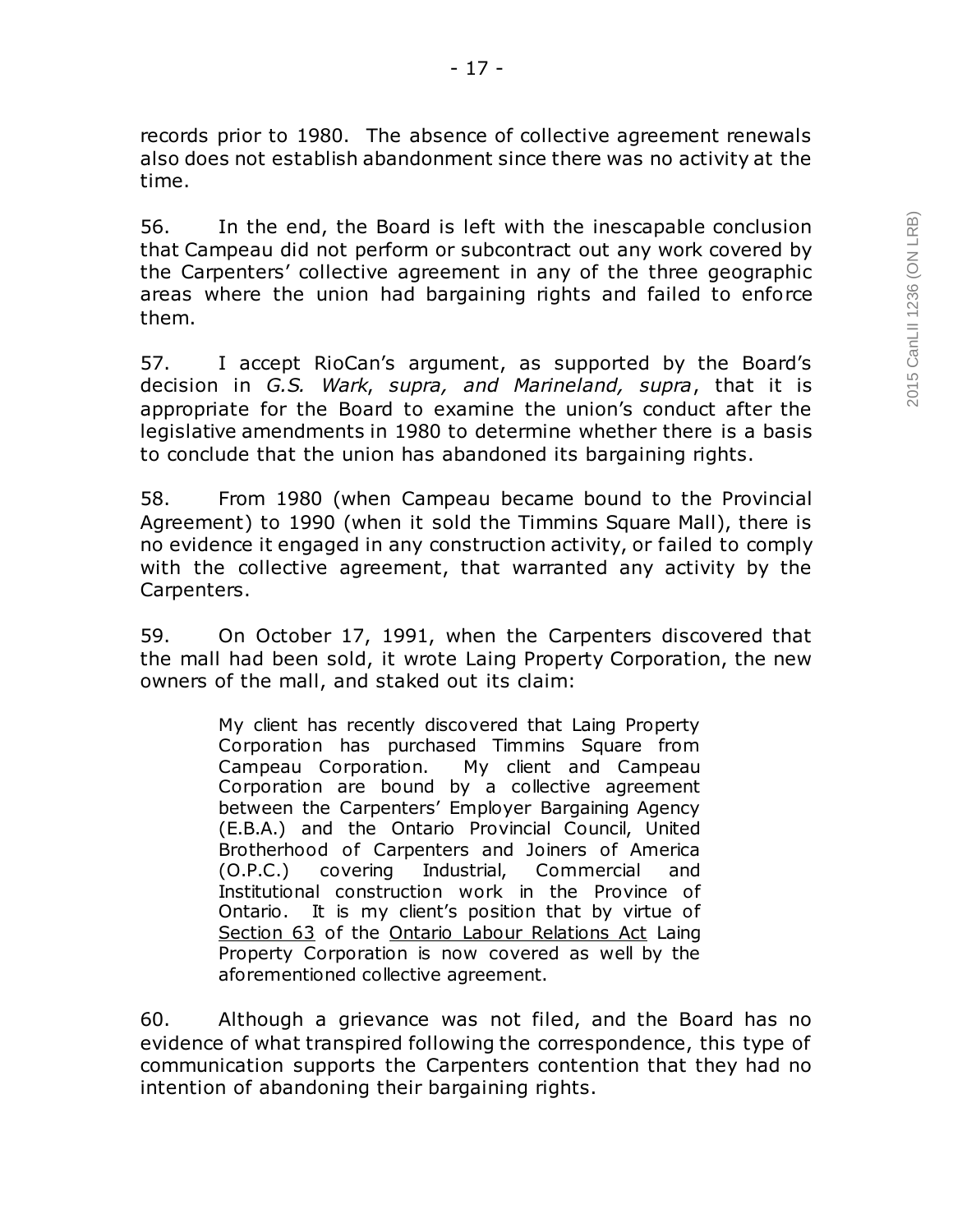61. Moreover, in the absence of any construction work that would be covered by the Carpenters' collective agreement, it is hard to see what the Carpenters could have done differently with regards to the Timmins Square Mall. Until 2005 there had been very little construction activity that would warrant involvement of the Carpenters.

### **The Construction Work of 2005-2006**

62. RioCan argues that the period of 2005-2006 is the second period where the evidence supports that the Carpenters abandoned their bargaining rights. It asserts that the Carpenters were aware of the significant amount of construction work being performed at the Timmins Square Mall and decided not to pursue its bargaining rights.

63. The evidence establishes that the construction work performed between 2005 and 2006 at Timmins Square Mall was subcontracted to both union and non-union subcontractors. The Carpenters initially raised its objection in its letter to RioCan Real Estate Investment Trust on October 20, 2005 (also identified as a grievance), which was followed by an exchange of correspondence between the Carpenters and RioCan, including the filing of a grievance on February 15, 2006.

64. What to make of the correspondence between the parties in 2005 and 2006? It was clearly embedded in the ongoing litigation between the parties in the RioCan-Burnac case. That case was a sale of business application involving other properties of RioCan, but where the Carpenters were seeking province-wide bargaining rights. The Carpenters clearly raised its objection to the work being performed outside of the terms of the collective agreement. RioCan disputed the Carpenters assertions. There was no agreement on how to proceed.

65. I accept the Carpenters' evidence that there was a decision made at the provincial level of the Carpenters that bargaining rights were being pursued in the RioCan-Burnac case and that it would not pursue the grievances identified in the 2005-2006 correspondence. In the Board's view, this is evidence that it abandoned the grievances, but not its bargaining rights.

66. With regards to the actual work being performed, I accept Mr. Cardinal's evidence that he visited the site at least once and was generally informed about what work was being performed. We know that RioCan contracted with Blanchfield to replace the roof on the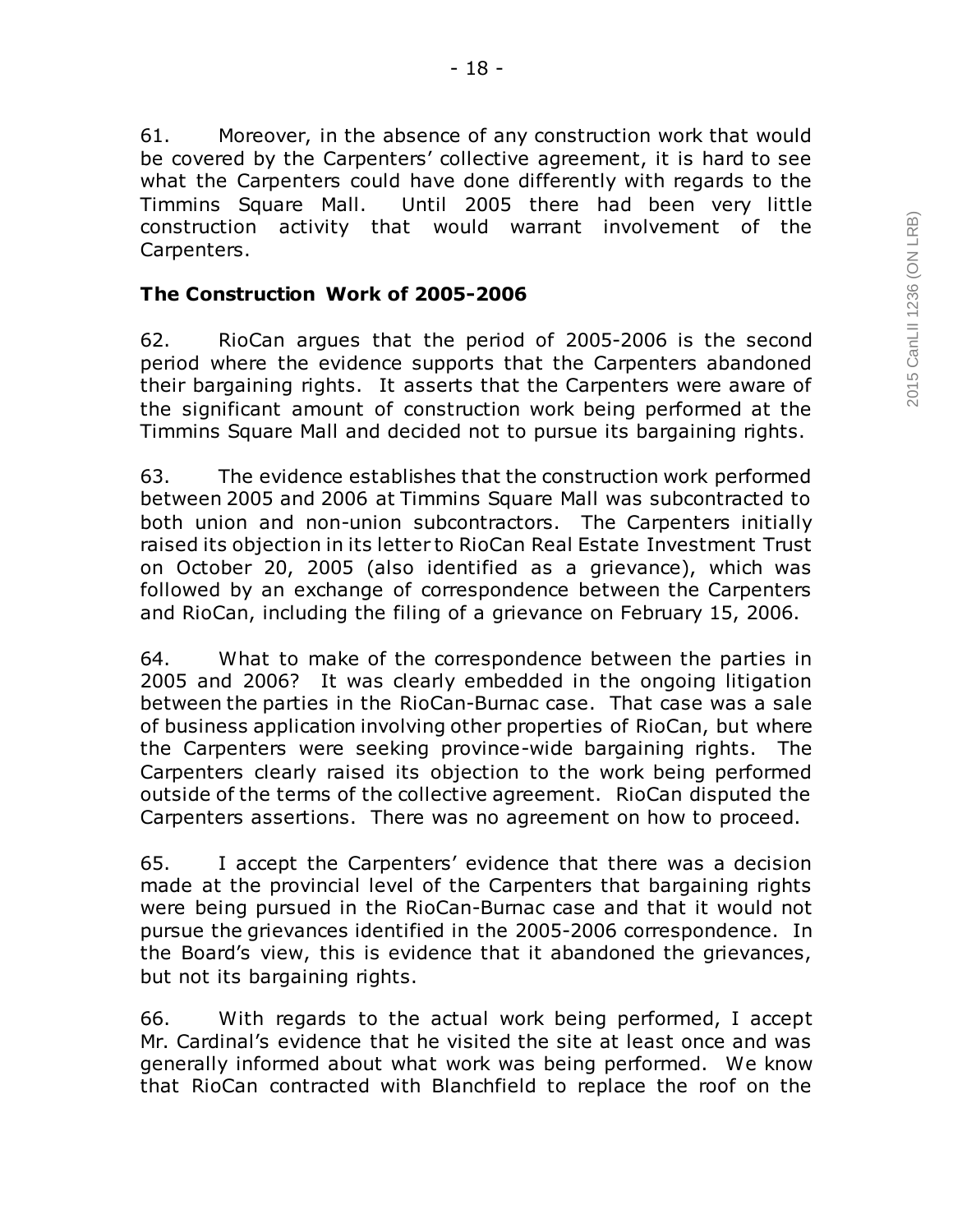Sears location and also contracted with Pro-Spec roofing for consultation on the project. Blanchfield subcontracted the parapet work to Prosperi who was bound by the Carpenters' collective agreement and used its members for the work. RioCan also contracted with Tribury Construction, who subcontracted the work to Lazer Precision and Leo Alarie and Sons Ltd. who are also both bound to the Carpenters collective agreement and used its members for the work. RioCan also contracted with Interpaving and this company was bound by the Carpenters' collective agreement and used its members for the work.

67. We also know that Sears contracted with Manorcore for the construction. Mr. Connelly testified that RioCan was not involved in this work.

68. The Carpenters did not pursue their grievance nor did they file an application claiming that a sale of business had occurred. If that were the end of the matter, it would appear on its face that the Carpenters abandoned their claim that they had bargaining rights at the Timmins Square Mall. However, that was not the end of the matter since two events were simultaneously unfolding. First, the Carpenters were pursuing province-wide bargaining rights before the Board in the RioCan-Burnac case. Had they been successful, Timmins Square Mall would not be an issue. Unfortunately, that proceeding took almost a decade to complete with the Carpenters' remedial relief being limited to six locations. It can hardly be said that the Carpenters abandoned their bargaining rights at the Timmins Square Mall when, at the same time, it was pursuing province-wide bargaining rights with the same company in a proceeding before the Board.

69. Second, as the Carpenters discovered in their investigation following the exchange of correspondence, much of the work being performed in 2005-2006 was being performed by their members through the work of the subcontractors. The Carpenters discovered, and it appears that the Provincial Council of the Carpenters decided, that there was no sense in pursuing the grievance against RioCan since the work was being performed by its members.

70. Although RioCan established that the Carpenters were aware that some of the construction work was performed using non-union trades, this does not, on its own, establish abandonment in light of the fact that the Carpenters were pursuing province-wide bargaining rights and were also aware that much of the work was being performed by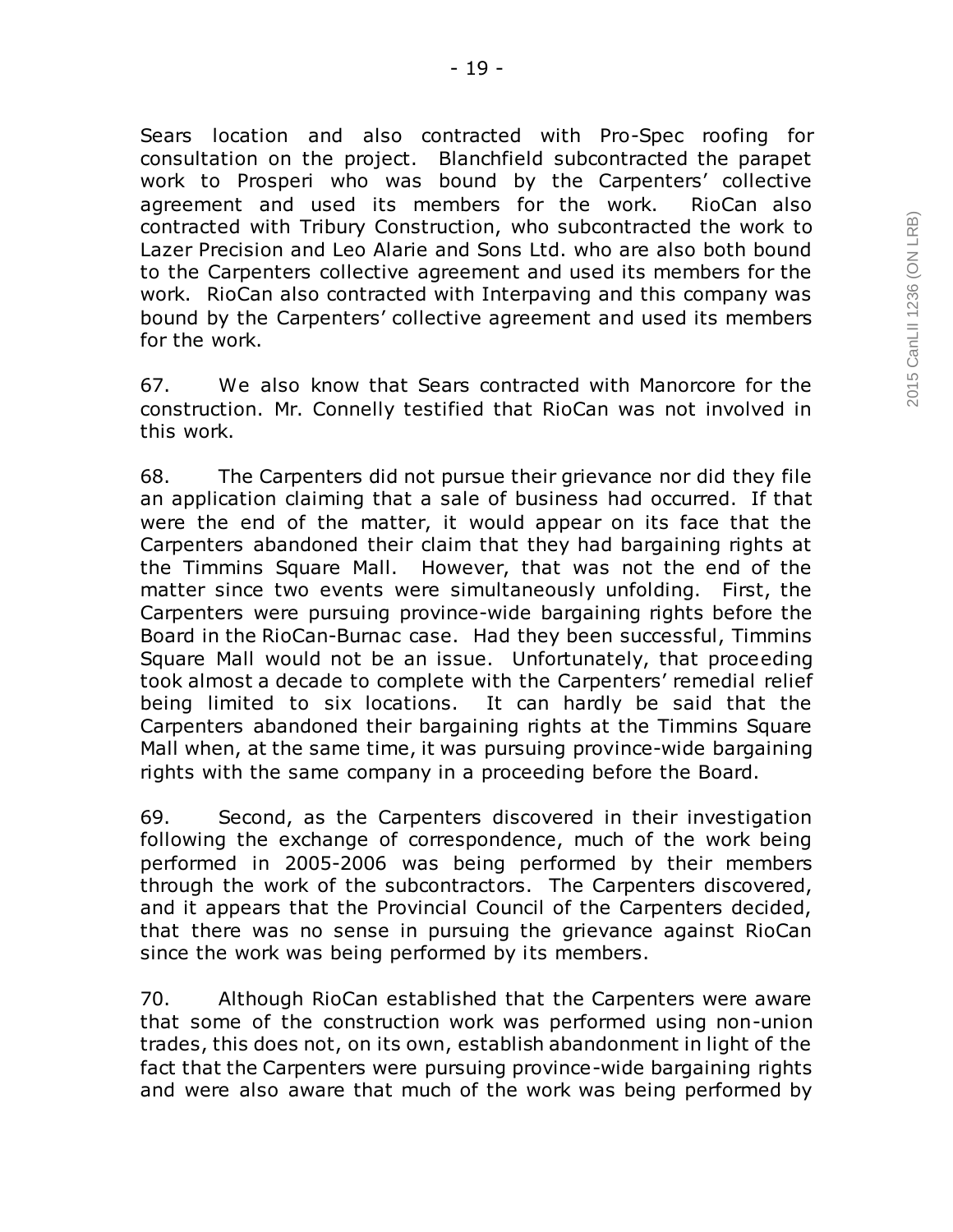its members. It certainly would affect any entitlement to damages since the Carpenters did not actively pursue the grievance. But that is a separate issue from abandonment of bargaining rights. The Board must weigh the entire context of the construction activity in 2005- 2006 when considering the argument that the Carpenters intended to abandon their bargaining rights. This point was made by the Board in *Marineland, supra:*

> As the question of whether abandonment has occurred is a question of fact, we must take into account all of the circumstances. See *Lorne's Electric*, (supra) for a discussion of the principles of abandonment. In this respect, we do not consider only the events between September, 1977 and March, 1978, in deciding whether abandonment had occurred by the latter date. Events occurring after March 3, 1978 can be relevant in assessing the meaning or effect of the union's inactivity before that date.

71. The entire context includes the litigation being pursued by the Carpenters before the Board in the RioCan-Burnac case. The scope of the remedy sought included the Timmins Square Mall. It is not abandonment when the Carpenters decided not to pursue the grievances filed in 2005-2006 after learning that much of the work was being done with its members and the ongoing litigation in the RioCan-Burnac case.

72. For these reasons, I am not convinced that the Carpenters intended to abandon their bargaining rights at the Timmins Square Mall.

73. The Carpenters seek a declaration that it holds bargaining rights with RioCan Management Inc., Timmins Square Shopping Centre Inc. and 1451945 Ontario Limited. As RioCan Management Inc. does not own the mall and was not involved in the sale, there is no legal basis for declaring it bound to the Carpenters ICI Provincial Collective Agreement. The owners of the mall are Timmins Square Shopping Centre Inc. (70%) and 1451945 Ontario Limited (30%). The Carpenters bargaining rights flowed to these two companies when the various transactions occurred.

74. Pursuant to s. 69 of the Act, the Board finds that a sale of business within the meaning of the Act has occurred and therefore declares that the Timmins Square Shopping Centre Inc. and 1451945